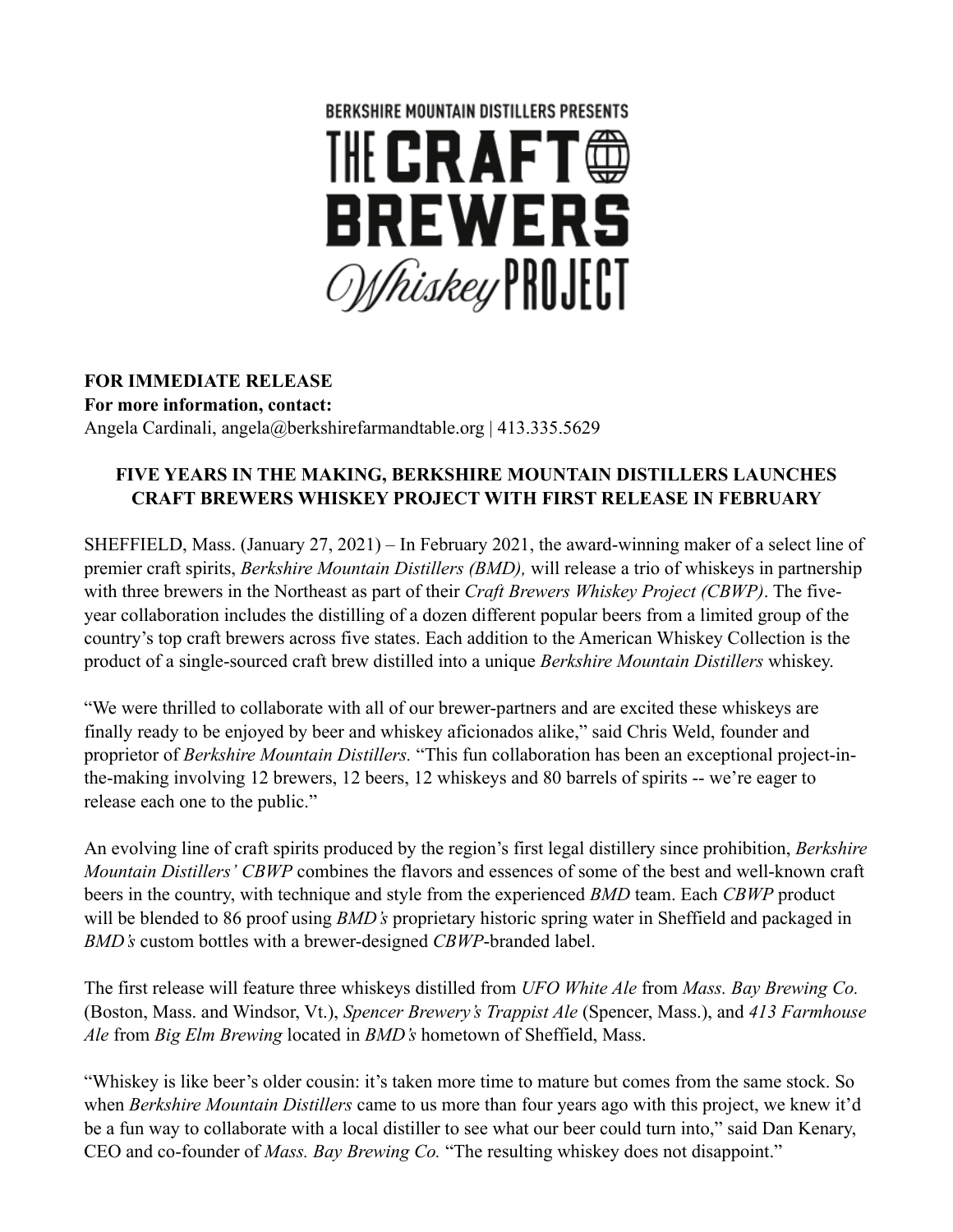Scheduled to be released in the early part of 2021, the next set of whiskeys will highlight *Boston Lager* from *Samuel Adams* (Boston, Mass.), *Imperial Steel Rail Extra Pale Ale* from *Berkshire Brewing Company* (South Deerfield, Mass.), and *Smoke & Dagger Black Lager* from *Jack's Abby Craft Lagers* (Framingham, Mass.)

Whiskey releases later in in the year will feature other popular craft brewers including *Brewery Ommegang* (Cooperstown, N.Y.), *Captain Lawrence Brewing* (Elmsford, N.Y.), *Smuttynose Brewing* (Hampton, N.H.), *Long Trail Brewing Company* (Bridgewater Corners, Vt.), *Two Roads Brewing* (Stratford, Conn.), and *Chatham Brewing* (Chatham, N.Y.)

Aged at the distillery since 2015, the *CBWP* releases will be based on the beer used in each whiskey – released in the order in which they were distilled. Being a limited release, quantities of each whiskey will range from hundreds of bottles to hundreds of cases and will be sold in the *BMD* tasting room and to select stores and restaurants. *BMD's* popular Cask-Finished Bourbon Project, which took place in 2014 and involved brewers such as *Samuel Adams, Ommegang* and *Terrapin,* was only available in the state where the brewery was located. For the wider-reaching *Craft Brewers Whiskey Project,* each whiskey will be released in a small collection and made available in multiple states.

To celebrate the *CBWP* and the distinctiveness of each whiskey, *BMD* will host an in-store socially distant meet-the-brewer event and coordinate *CBWP-*focused dinners and takeout *CBWP* cocktails at select restaurants in the Northeast. A robust social media campaign will include brewer-partner collaboration and influencer support.

For a listing of upcoming *Craft Brewers Whiskey Project* release dates, tasting notes and in-person tastings, visi[t](https://craftbrewerswhiskeyproject.com/) [craftbrewerswhiskeyproject.com](https://craftbrewerswhiskeyproject.com/) and follow *Berkshire Mountain Distillers* o[n](https://www.instagram.com/berkshiremtdist/) [Instagram](https://www.instagram.com/berkshiremtdist/)[,](https://www.facebook.com/BerkshireMountainDistillers) [Facebook](https://www.facebook.com/BerkshireMountainDistillers) and [Twitter.](https://twitter.com/BerkshireMtDist)

### *About Berkshire Mountain Distillers*

One of the founding members of the craft distiller movement, *Berkshire Mountain Distillers (BMD)* is embraced by many of the nation's leading mixologists. All products are handcrafted in small batches at the Berkshires' first legal distillery since prohibition. Garnering recognition across the country for its select line of high-quality spirits including a *James Beard Award Semi-finalist* for *Outstanding Spirits Professional* in 2017, *BMD* has received numerous high accolades including *Gold Medal Awards* from the *Beverage Tasting Institute* and *San Francisco Spirits Competition* and national praise from publications like *GQ, Details, The New York Times, The Washington Post, Playboy Magazine, Cool Hunting, Wine Enthusiast* and *Jim Murray's Whiskey Bible.* As supporters of local agriculture and business, *BMD* uses regional materials in many of their products, creating a truly authentic artisanal brand. Their products are currently available in 19 different states.

*Berkshire Mountain Distillers (BMD),* established in 2007, opened its new production facility, retail shop and tasting room in Sheffield, Mass., in August of 2014. Visitors can sample award-winning artisanal spirits including Greylock Gin, Ethereal Gins, Ragged Mountain Rum, Ice Glen Vodka, Berkshire Bourbon and New England Corn Whiskey plus a few cask-finished bourbons that are not otherwise available in Massachusetts.

The distillery, located at 356 South Main Street in Sheffield, is open every day from 12 to 5 p.m. For a listing of current hours, visit the *[BMD](https://berkshiremountaindistillers.com/)* [website.](https://berkshiremountaindistillers.com/)

To find where *BMD* products are available, visi[t](https://berkshiremountaindistillers.com/) [berkshiremountaindistillers.com](https://berkshiremountaindistillers.com/). Follow *Berkshire Mountain Distillers* o[n](https://www.instagram.com/berkshiremtdist/) [Instagram](https://www.instagram.com/berkshiremtdist/)[,](https://www.facebook.com/BerkshireMountainDistillers) [Facebook](https://www.facebook.com/BerkshireMountainDistillers) an[d](https://twitter.com/BerkshireMtDist) [Twitter.](https://twitter.com/BerkshireMtDist)